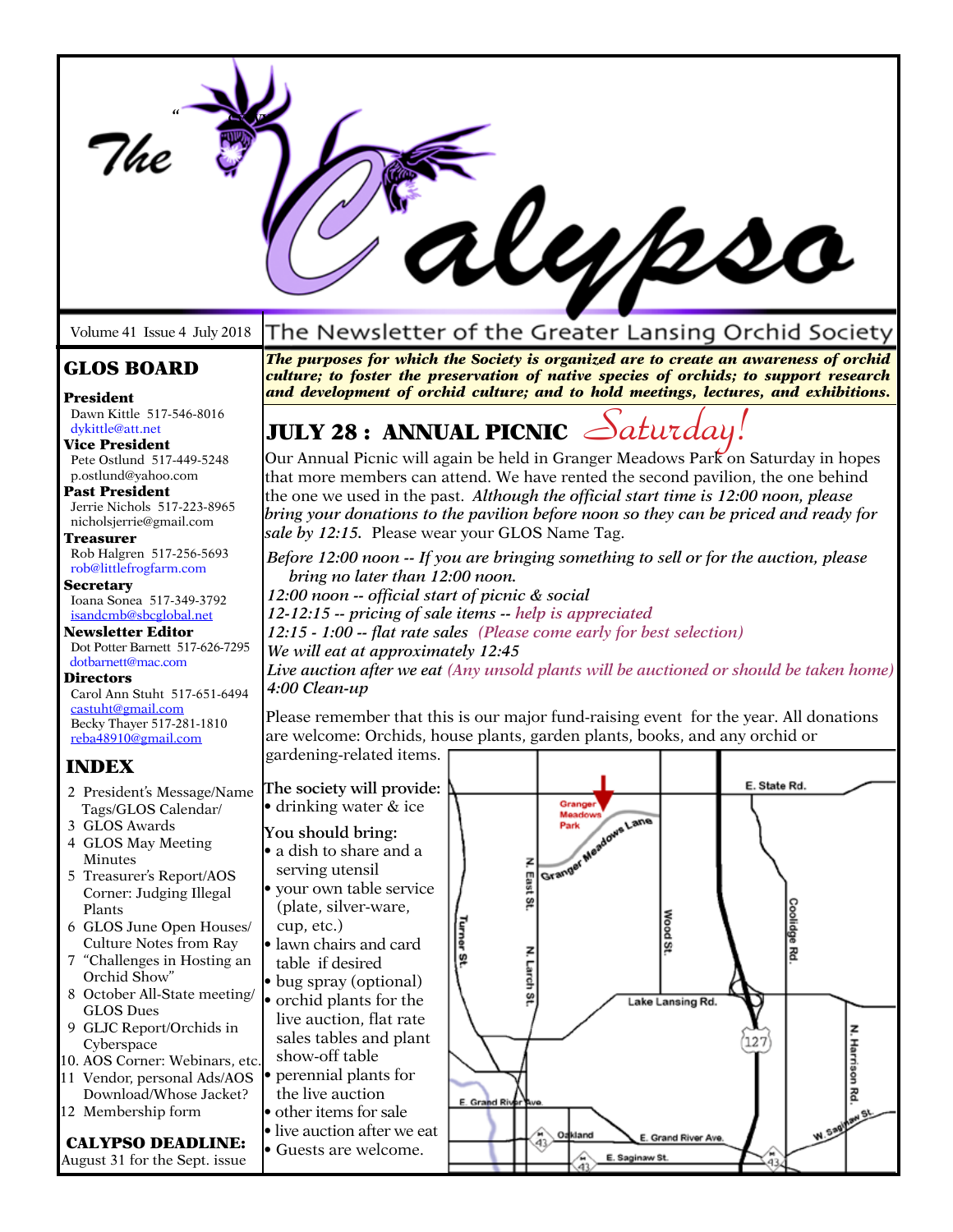## PRESIDENT'S MESSAGE -- Dawn Kittle

Oh boy where to start? First we had to cancel our April meeting because of an ice storm. I was able to catch Russ Vernon, our scheduled speaker before he left from Ohio. But never you fear, Russ will be here at our August meeting.

May brought long time GLOS and Life Member Jim Heilig back from California. He enlightened us with his wonderful presentation on Habenaria orchids. It was good to see and talk with him again.

Jim is also the one who encouraged me to enter into shows any orchids I have in bloom. The society was desperate for orchids at that time. (*Editor's note: Not true!*) I did, and lo and behold won a blue ribbon in the Phalaenopsis class. So you see you never know until you try. So I am encouraging all of our members to show your blooming orchids at our shows.

June brought the open houses. I'm not sure of the total attendance, but those I went to hosted lots of people. It was an inspirational day as I came home, rearranged and tended to my orchids. The hosts and hostess were charming, informative, and just plain friendly. I also bought some orchids that Dot had out for sale. Am I bad or what? All in all, it was a terrific day at the greenhouses.

July will of course be our picnic. I am looking forward to that. Mike Underwood and Rob Halgren will be our auctioneers.

Don't forget to bring a dish to pass and plants to sell.

Mark your calendars for some future events:

Russ Vernon will be our August speaker. His talk will be about growing Phalaenopsis orchids

- The All State Meeting is October 13th at 1:30 pm. The speaker will be Andrea Niessen, and her talk will be on the orchids of Columbia.
- In November we will have Allen Black on Brassavola nodosa and its hybrids.
- In January, we will have two ladies who are members of our society as well as a local garden club. They will present arranging orchids, just in time for the Orchids in Use section of our February Show.

See you all in July.

#### WEAR YOUR SOCIETY NAME TAG TO PICNIC

Your Society's Membership Committee no longer collects and holds members' name tags. Each member keeps his or her own GLOS name badge.

Please remember to wear your badge to the Picnic. Let's help everyone greet everyone by name by wearing a name tag. Doris will have write-on name tags for visitors and for anyone who forgets his or her official badge.

(If you have lost your nametag, kindly let either Dot or Doris know. Dot will prepare a replacement for you.)

Membership Committee: Doris Asher, Chair Dot Barnett

➜ Thank you to Marilyn Porter, Mary Henman and Dawn for providing the great refreshments in May. The picnic is pot luck, so everyone gets a chance to bring their favorite dish.

## GLOS CALENDAR OF EVENTS

- ➜ July 28 **GLOS Picnic See you there!**
- **→ August 18** GLOS Special Meeting Russ Vernon will talk about Phalaenopsis.
- **→ September 15** GLOS General Meeting to be determined
- → October 13 All State Meeting hosted by GLOS 1:30 pm speaker Andrea Niessen "Orchids of Colombia"
- → November 17 GLOS General Meeting Speaker Alan Black "Novelty Brassavola/Cattleya Alliance Breeding - Spiders And Stars"
- **→ January 19, 2019 -** Presentation on flower arranging by Jenny Bond and Sue Wittick

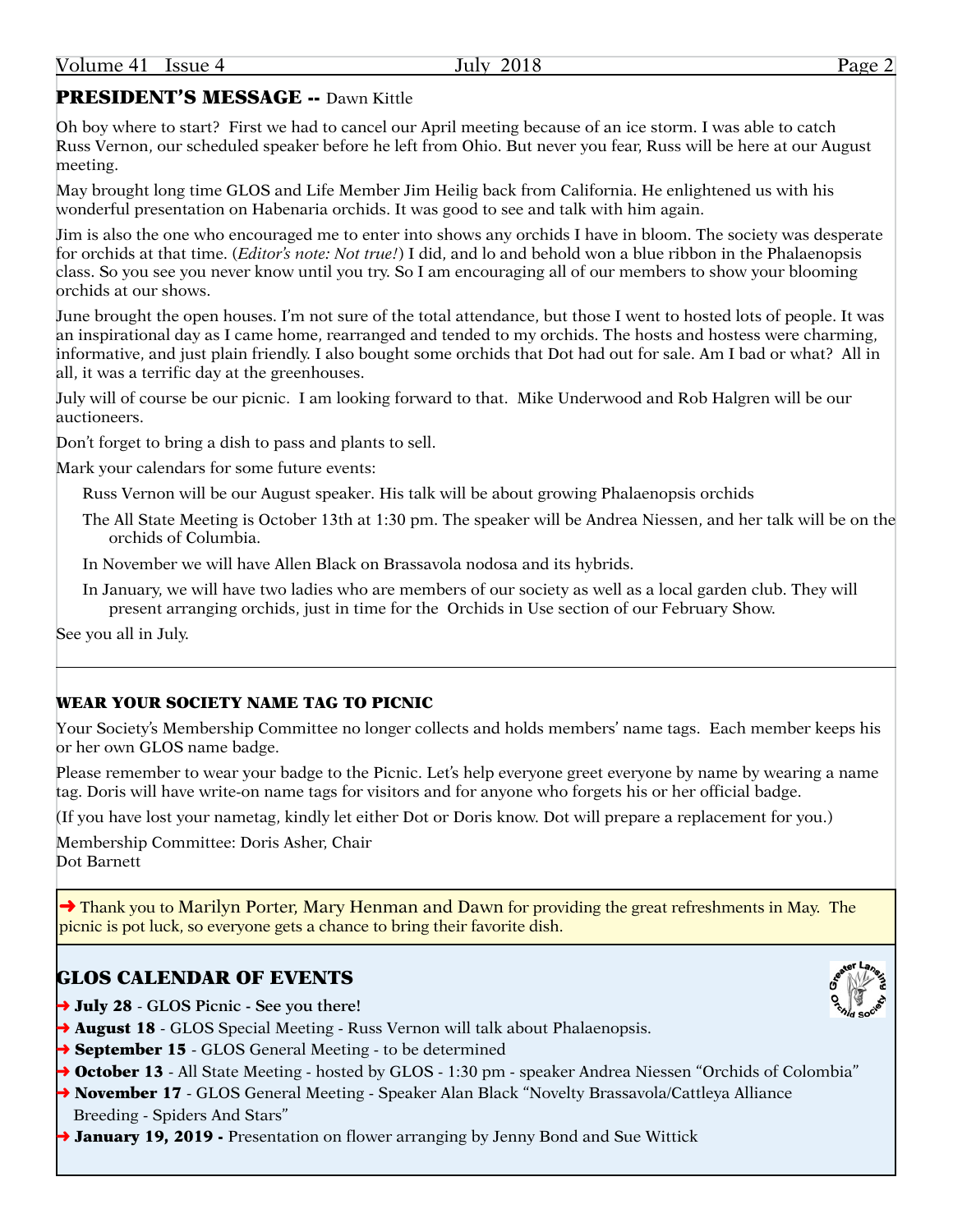## GLOS MAY 19, 2018 GENERAL MEETING

### Annual Awards:

### *Orchidist of the Year:* **Ioana Sonea**

- Although she was not on the Board this year, she attended many Board meetings, holding one in her home.
- She was liaison for GLOS to MSU for our show, coordinating all the interactions between the two organizations.
- Ioana assumed responsibility for publicity for our show to area newspapers and magazines.
- She put together the GLOS display at the MOS show, which included gathering the plants and doing the necessary paperwork.
- Ioana helped set-up the room for GLOS meetings, even taking over that responsibility when Doris could not. She also helped with the raffles and silent auction both at our meetings and at the picnic.
- She often volunteers to bring refreshments to GLOS meetings.

## *Special Recognition Certificates:*

**Bill Cadman:** He is in the background most of the time but his big contribution this year was to design and coordinate the GLOS Display at our February Show.

**Mike Underwood:** Although he too is somewhat in the background, he does the jobs that no one wants. He is great in the nominating committee, a wonderful auctioneer, takes care a GLOS table at the Median Mall Farmer's Market, and organizes the orchid-growing classes during our show.

Many other GLOS members were considered but the Awards Committee thought that these three deserved recognition this year.



Dawn, presenting a Certificate of Achievement to Mike Underwood. Ioana Sonea and Bill Cadman were unable to attend this meeting.

Photos by Dot



Jim Heilig gave an excellent presentation on Habenaria orchids, encouring us to give them a try and explaining how to grow these deciduous plants.



Doris Asher admired the plants on the "show and tell" table, as she discussed their names and their growth habits.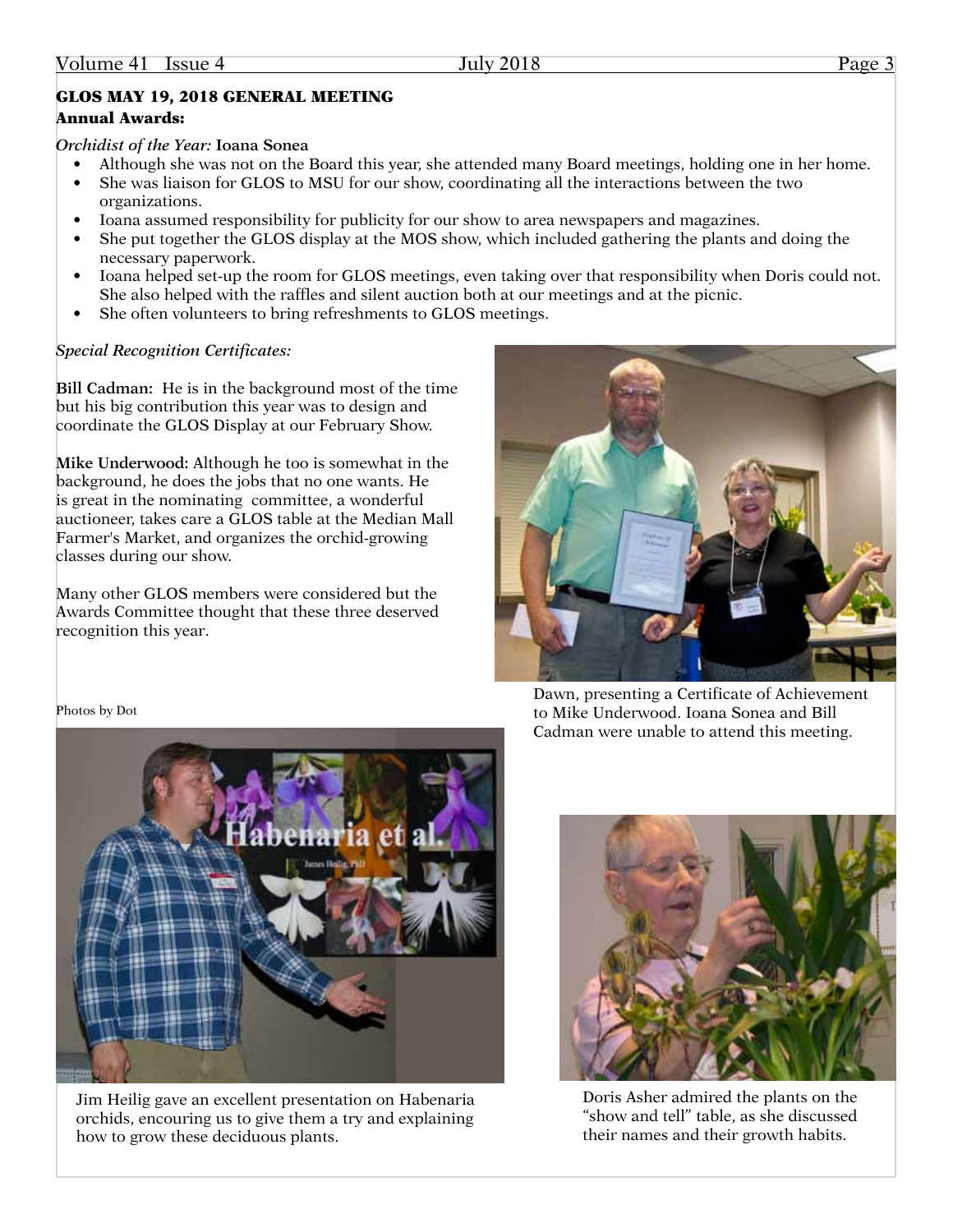## Volume 41 Issue 4 July 2018 July 2018 Page 4

#### GLOS MAY 19, 2018 GENERAL MEETING MINUTES - Submitted by Diane Zoellner

President Dawn Kittle opened the meeting by welcoming the 34 people present including the four visitors: Kathy Mykolajenko; her mother Maria Mykolajenko; and Dale and Pam Garden. All four are longtime members of the Michigan Orchid Society. Marilyn Porter, Mary Henman and Dawn provided the refreshments for the evening. Dawn encouraged everyone to bid in the silent auction and buy tickets for the raffle.

Jack Schumaker asked if anyone was interested in the water color class taught by Carol Woodin to contact him by this week end. There are 3 spots available. He also reminded everyone that the All State Meeting will be October 13, 2018, at 1:30. The program will be "Orchids of Columbia" by Andrea Niessen. She will also be selling Columbian species.

Doris reminded everyone that it was time to renew membership by paying the annual dues. Please send the dues to Rob Halgren if you are unable to attend a meeting.

Doris presented the beautiful orchids on the show and tell table.

Dawn announced that Ioana Sonea would be given the award and gift certificate for the Orchidist of the Year. Ioana has set up the GLOS exhibit for away shows, sometimes by herself. She has been an active member on the board as



treasurer and now as secretary. She has been the liaison between GLOS and Michigan State University for the GLOS Orchid Show. She sets up for GLOS meetings when Doris is unavailable to attend. She is a vital member who volunteers for anything that needs to be done.

Two Silver Awards were given:

Bill Cadman received one for organizing the GLOS exhibit at the GLOS Show this year. He does many "behind the scenes" activities that support and promote the society.

The other Silver Award was given to Mike Underwood. He is in charge of the classes presented at the GLOS Show. He is chairperson of the nominating committee. He is one of the auctioneers at the yearly picnic. He also advertises the GLOS Show at the Farmers Market each year. Both Bill and Mike received a Littlefrog Farm gift certificate donated by Rob Halgren.

Dawn presented the following slate to be voted for the GLOS Board:

President: Dawn Kittle (incumbent) Vice President: Pete Ostlund Secretary: Ioana Sonea Treasurer: Rob Halgren (incumbent) Director: Carol Ann Stuht (incumbent) Director: Becky Thayer CALYPSO Editor: Dot Potter Barnett (incumbent, no term limit) Jerrie Nichols also serves on the Society Board as Past President, but that is not an elected position.

Mike Underwood made a motion to accept the roster. It was seconded by Pete Ostlund. The roster was approved unanimously.

Our speaker for the evening was Jim Heilig. His presentation was on the taxonomy, culture, and breeding in Habenaria. He encouraged members to try growing this unique orchid. With such a variety of color and form, Jim considers them a rewarding and intriguing group of orchids to grow.

After the informative presentation, the silent auction and raffle were held.

The meeting ended at 9:02. Members stayed to return the room to its original configuration.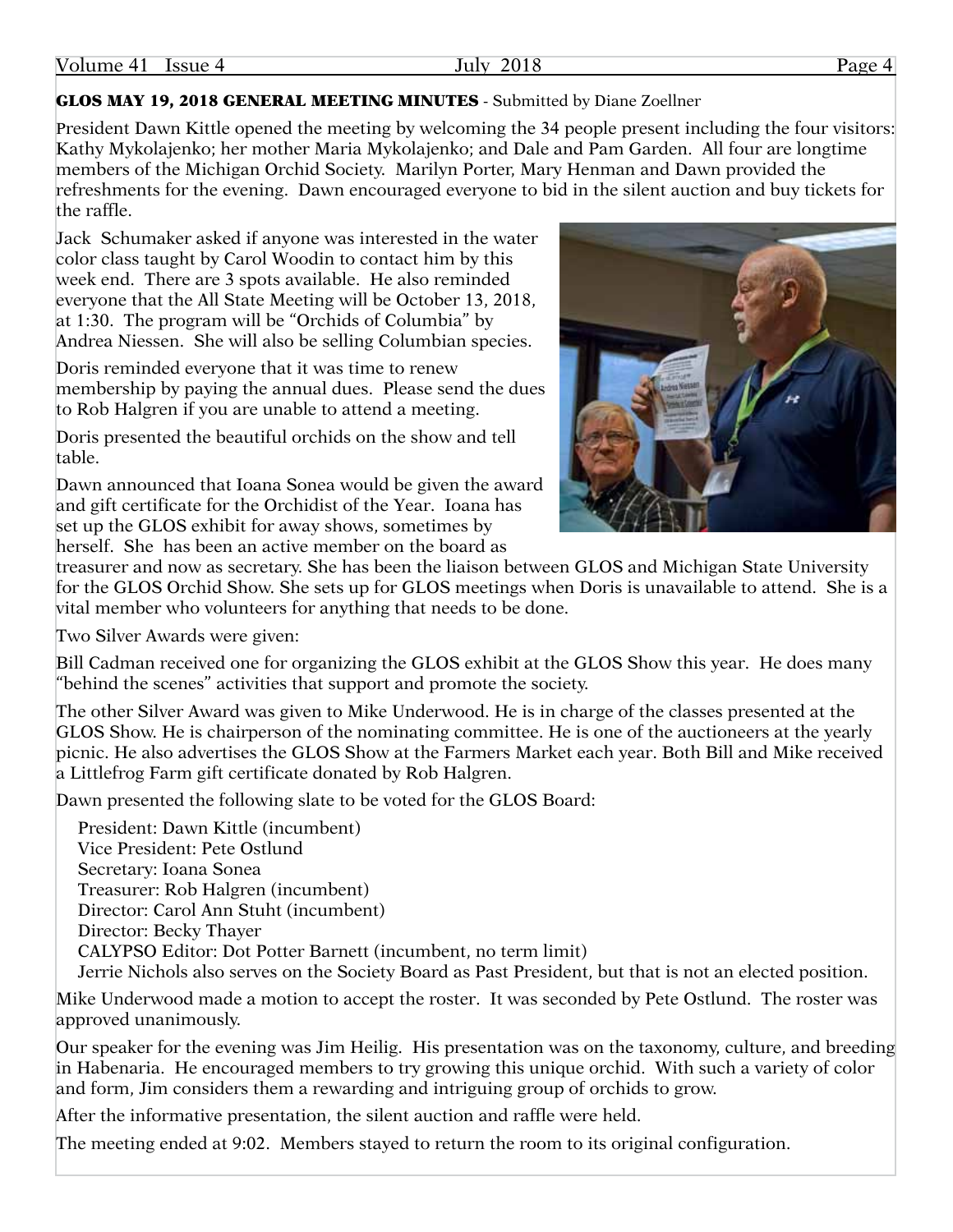#### Volume 41 Issue 4 July 2018 Page 5

TREASURER'S REPORT - submitted by Rob Halgren

As of June 6, 2018

Income - \$101.54 Dues - \$86.64 Donation - 15.00 Expenses - \$653.50 Trophies - \$210 Transportation May Meeting speaker (Heilig) - \$293.50 AOS – Donation in lieu of speaker fee (Heilig) - \$150

## AOS CORNER JUDGING ILLEGAL PLANTS1

The AOS Trustees have accepted the position of the United States Fish and Wildlife Service (USFWS) that it is not the responsibility of the AOS to enforce USFWS regulations; hence, our judges may judge plants presented to them without seeking documentation. However, this does not absolve exhibitors of the responsibility of following current restrictions, having appropriate documentation for their plants or obeying the law. The AOS does not promote or condone the illegal importation of plants or the importation of plants on protected lists.

Paphiopedilum gigantifolium<sup>2</sup> and its hybrids — they are considered legal ONLY if they can be connected to a receipt from Piping Rock Orchids.

Paphiopedilum hangianum is simple — NO hybrids are legal and the only species plants that are legal were brought into this country in July of 2011. They were mature plants.

Paphiopedilum vietnamense and helenae — all are considered legal

Paphiopedilum wenshanense are considered legal because they entered the country during a period where they were considered to be x Paph. conco-bellatulum

ALL other Paphiopedilum species described after 1990 are not in legal cultivation.

1. Cultivars of species released into cultivation by Hengduan Biotech (Holger Perner) from South China and hybrids between these species and other pre-ban species of Paphiopedilum may be AOS judged. To complete processing of the awards, exhibitors will be required to provide proof suitable to the AOS that such plants are traceable to legally released material. Such proof must include a copy of the CITES document issued to Hengduan Biotech under which the plants were entered into the country in which the exhibitor resides AND a copy of the receipt of sale transferring said plants from Hengduan Biotech to the exhibitor. If the exhibitor has purchased plants from third parties, a complete chain of receipts will be required in order to complete award processing.

2. Cultivars of Paphiopedilum gigantifolium and hybrids between this species and other Paphiopedilum species and hybrids legally in cultivation may be AOS judged only if the cultivar can be traced directly to plants sold by Piping Rock Orchids. To complete processing of the award, the exhibitor will be required to furnish a copy of the receipt from Piping Rock indicating purchase of the plants and a copy of Piping Rock's EXPORT CITES list on which Paph. gigantifolium is listed. If plants were purchased from sources other than Piping Rock directly, for the award to be processed, a complete chain of sales receipts must be provided that trace the cultivar awarded from the exhibitor to a plant originally sold by Piping Rock.

 *Don't forget the GLOS Special Meeting with Russ Vernon, August 18th!*

# American Orchid Soc

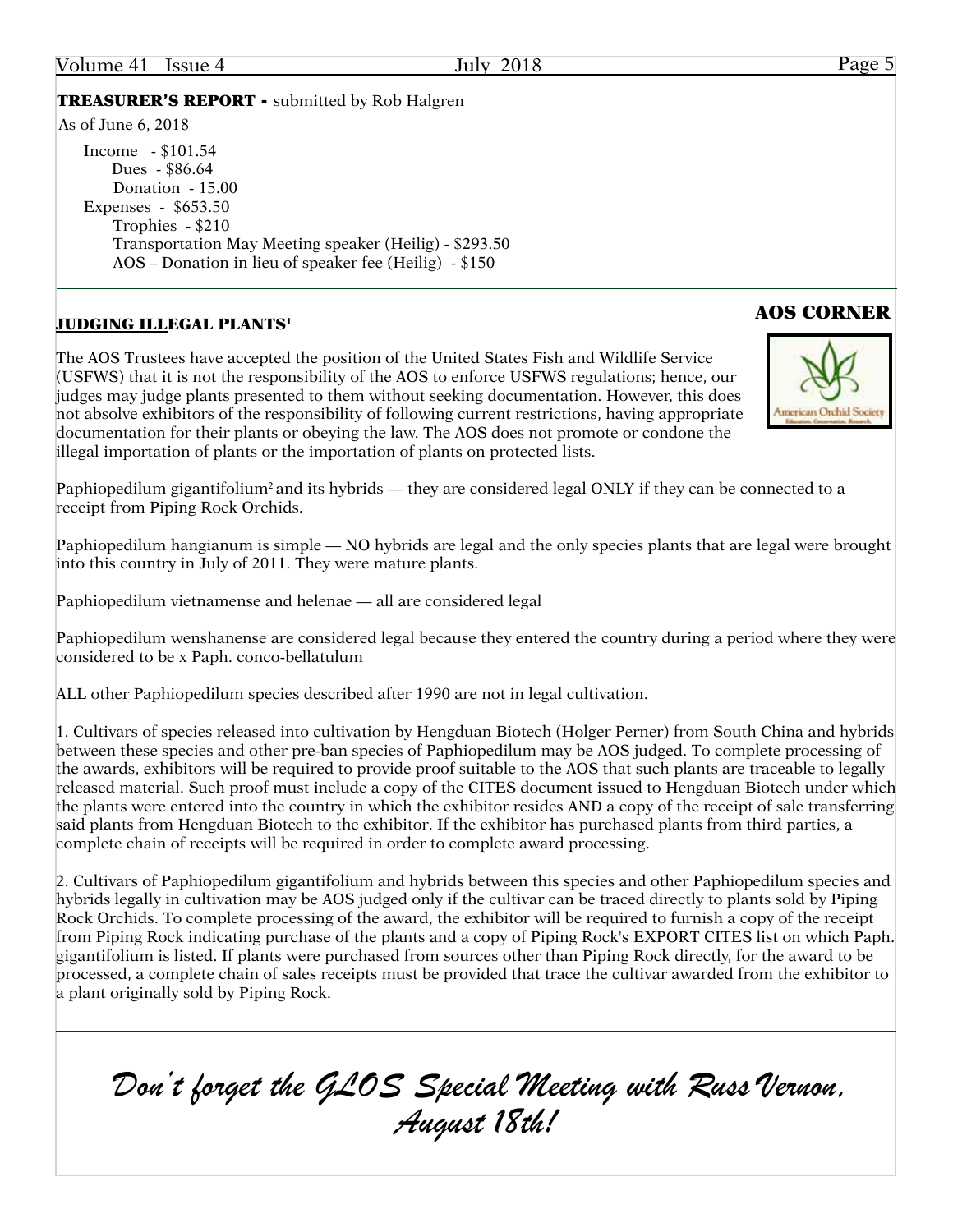

#### JUNE OPEN HOUSES

We had people attend from GLOS, MOS, and AAOS. Most people went to all three open houses, hosted by Rob Halgren, Pete Ostlund and Dot Potter Barnett. Pete said he had people come from as far away as Coldwater and SE Michigan. All seemed to be quite happy and enjoy themselves.

Photos courtesy of Paul Zimmerman, who took the pictures at Dot's greenhouse. From the left, GLOS member Chris Steele, Dot with guest Penny Curtin, Lee (Dot's husband) with guest John Curtin.



## FROM RAY BARKELOW OF FIRST RAY'S ORCHIDS NEWSLETTER

### CULTURAL NOTE: Watering for Success!

As I mentioned above, the torrential rain we got last weekend led me to worry a bit about my plants, until my wife commented "What? Are we living in a rain forest?", and I realized that it's just the sort of rainfall they'd see routinely in the wild. That, of course, got me thinking about how the way our plants are watered can effect their growth.

First, let's consider exactly what a heavy rainfall in a tropical rain forest does to an orchid. Falling clearly in the Jeopardy category of "Stupid Answers", it provides water. Maybe just as obviously, it provides the majority of the nutrition to the plant, consisting of host-tree exudates and any other airborne deposits that may have accumulated on the foliage. If we delve more into the physics and chemistry aspects though, we'll see that it does much more than that!

All of that water, pouring through the plant's roots and the accumulated detritus, flushes it very thoroughly, both chemically, ridding it of plant wastes and unwanted deposits, as well as mechanically, pushing the finer contaminants, molds and their spores, and decomposition products out of the root zone, aiding in keeping it airy. That rain also oxygenates the rhizosphere, not only from the oxygen dissolved in the rain droplets themselves, but by drawing air into the root mass as it pours through. Happening on a daily basis - often more than once a day - all of that "rain activity" keeps the root zone clean, moist and airy - prefect for the plant.

So how does that compare to the common ways we water our plants?

If we hand water with a hose using a water breaker held well above the plants, thoroughly flooding the plants each time we water, we come closest to simulating the rainfall their relatives experience in nature. Add a tiny amount of fertilizer to that "rain" and you just can't do any better. Being more gentle, filling the pot and letting it drain, comes in second in this regard, as it still has some of the benefits, but only on a limited basis. Dunking a plant in a tub is probably the worst way to water plants, as while it may provide water, it does very little oxygenation, dilutes-, but does not remove fertilizer salts and plant wastes, and does nothing to mechanically flush decomposed potting medium or dead roots from the container, ultimately leading to root suffocation and death. Lastly, you absolutely should not dunk multiple plants in the same tub of liquid, together or sequentially, as that is one of the best ways to share pathogens!

Until next time... Good Growing!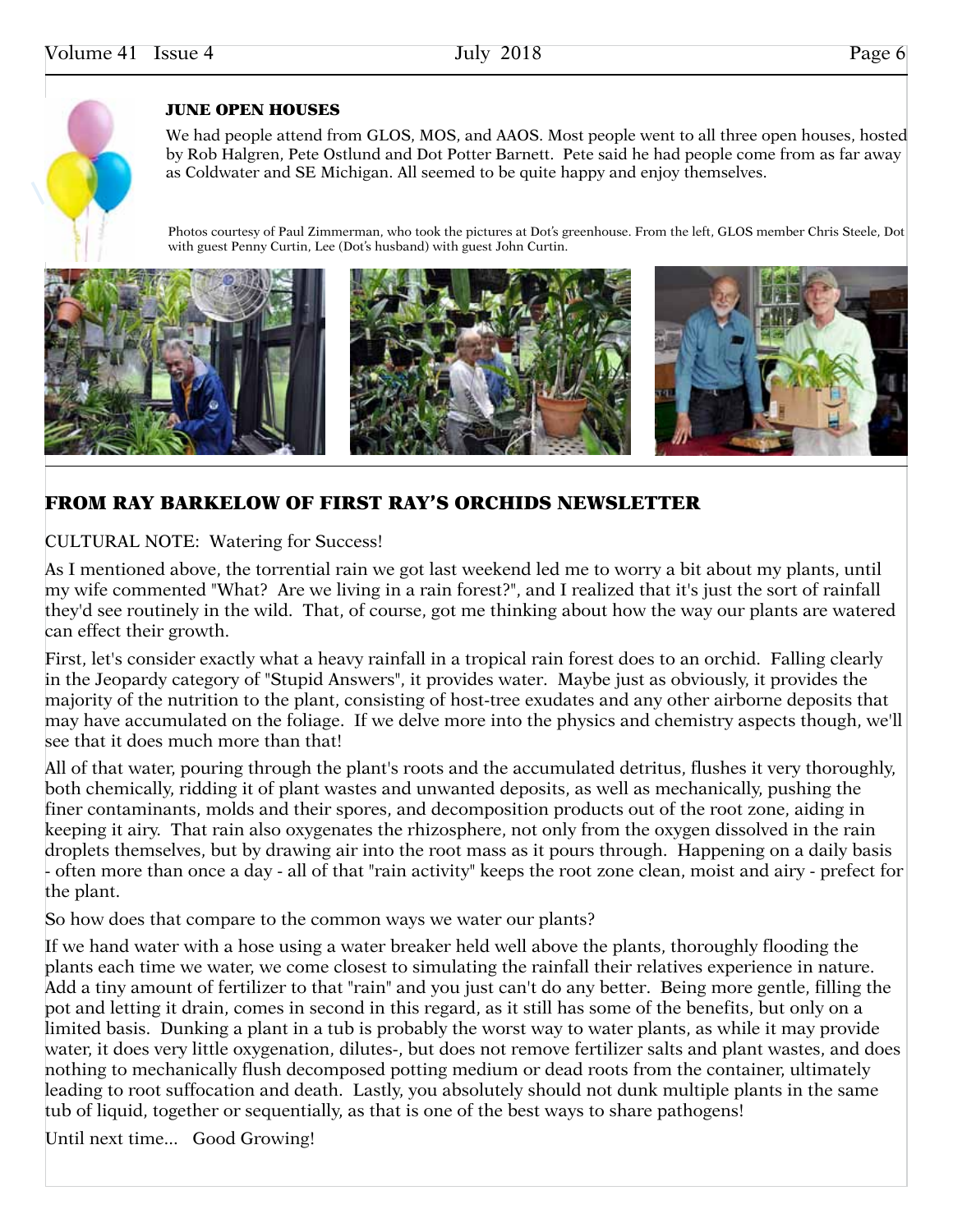### "Challenges in Hosting an Orchid Show" - From the MAOC Report, Strongsville, OH

#### *Where do you hold your show? What does the site charge?*

• Niagara Frontier – holds two shows a year in the Erie County Botanical Garden in Buffalo –free of charge to them because of the large number of volunteer hours worked by Society members

• Greater Akron – for 15 years have been holding their show in a highend garden center – free of charge; in conjunction with a wine-tasting

• Northland Society – very popular repotting sessions

• Illinois OS – hold two shows a year in the Chicago Botanic Garden – pay just \$50 as an annual membership fee • OS of Greater Kansas City – shows in a city-owned garden center – costs \$1,500 plus 30% of sales at the Show • Greater Lansing – show at local University Horticulture building – \$850

• Batavia – at the DuPage County Fairgrounds – had been free for many years – currently \$400

• Eastern Iowa – in a working greenhouse – cost \$300 – a controversy over insects; trying a new location – an Elks Lodge, which costs \$700

• West Shore – in a senior center – \$3,000

• OS Minnesota – Hummel Park Conservatory – part of the Winter Carnival – free of charge

• One society charges \$3.00 admission; most do not charge admission, but may solicit donations from visitors to Show

• Atlanta OS – while the Show does not charge admission, visitors must pay \$20 admission to the Garden in order to see the Show

#### *How do you select vendors? How much do you charge them?*

• Greater Cincinnati – have 13 sales tables; each vendor takes one or two tables @ \$150

• OS Greater KC – do not use orchid vendors; Society members sell orchids • Atlanta OS tries to select vendors who sell variety of orchid-related items: various genera, supplies, art,

#### etc.

• Greater Lansing and several other societies: give priority to returning vendors; some societies prefer to rotate newspaper their vendors

- In some cases, available space limits the number of vendors
- Batavia OS reported difficulty
- finding vendors table fee = \$75
- In general, table fees range from \$70 - \$210

• Select vendors who will sell a variety of orchid related items, a variety of genera, supplies, art, jewelry, etc

• Most vendors don't want show dates to change (i.e. keep a standard date year-to-year)

• Shows in botanic gardens have a built-in audience

#### *Obtaining judges for your show. What courtesies does your society offer them?*

• The Chicago Judging Center encourages its ten regional societies to donate to the Center

• Judges appreciate a complimentary breakfast before the ribbon judging – important to provide protein source

• OS of the Ozarks – because of the difficulty of obtaining judges for their Show, they offer a complimentary dinner and a motel night to judges

• Judges at the Breakfast urged to send thank you letters to host societies who supply special courtesies

How do you advertise the show? • Orchid Society of Minnesota –

advertise via business cards

• Batavia OS – very difficult to get Chicago newspapers to run items; they members: on registration, on clerking, use bookmarks to advertise

• OS of Greater Kansas City – local vendor (Bird's Botanicals) takes advertising to various local farmers' markets; Society also advertises via Facebook – pay \$30 to "push" their event on Facebook

• Central Indiana – ask local TV station and make the show a "fun" event for to file video to be used the following year so that show-related items run on Friday or Saturday, not Sunday after Show is over!

• Greater Akron OS – advertises on Facebook and about 50 websites/

online calendars; have found that local suburban newspapers are more cost effective than advertising in major city

• Niagara Frontier OS – their Show site, Erie County Botanical Garden, advertises for them, at no charge to **Society** 

• Greater Omaha OS – important to

hold Show same weekend each year • Northland OS – advertises on City of Duluth's website

• Greater Cincinnati OS – advertises their Show at a garden show occurring shortly before the orchid show

#### *How do you get members to staff your show? How do you prepare members for entry tags, registration, clerking, etc.?*

• Many societies report that getting volunteers to staff their Show is very difficult

• Central Indiana has had some success making volunteering a fun thing – make their planning meetings social events, such as dinners

• OS of Greater Kansas City – soliciting volunteers one-on-one and face-to-face is effective technique

• West Shore OS enlists aid of neighboring societies; to train members to register their plants for shows, members use the MAOC show schedule to register plants for the show table at society meetings

• Atlanta OS – holds workshops to train show workers; registration, for example

• Distribute written instructions to etc.

• Circulate emails to society members explaining the job, including sign-up; continue circulating several times the same email to those who have not yet volunteered

• Important to stress congeniality volunteers

• Encourage members to volunteer to clerk as an educational opportunity; judges consider and appreciate clerks to be an integral part of the judging team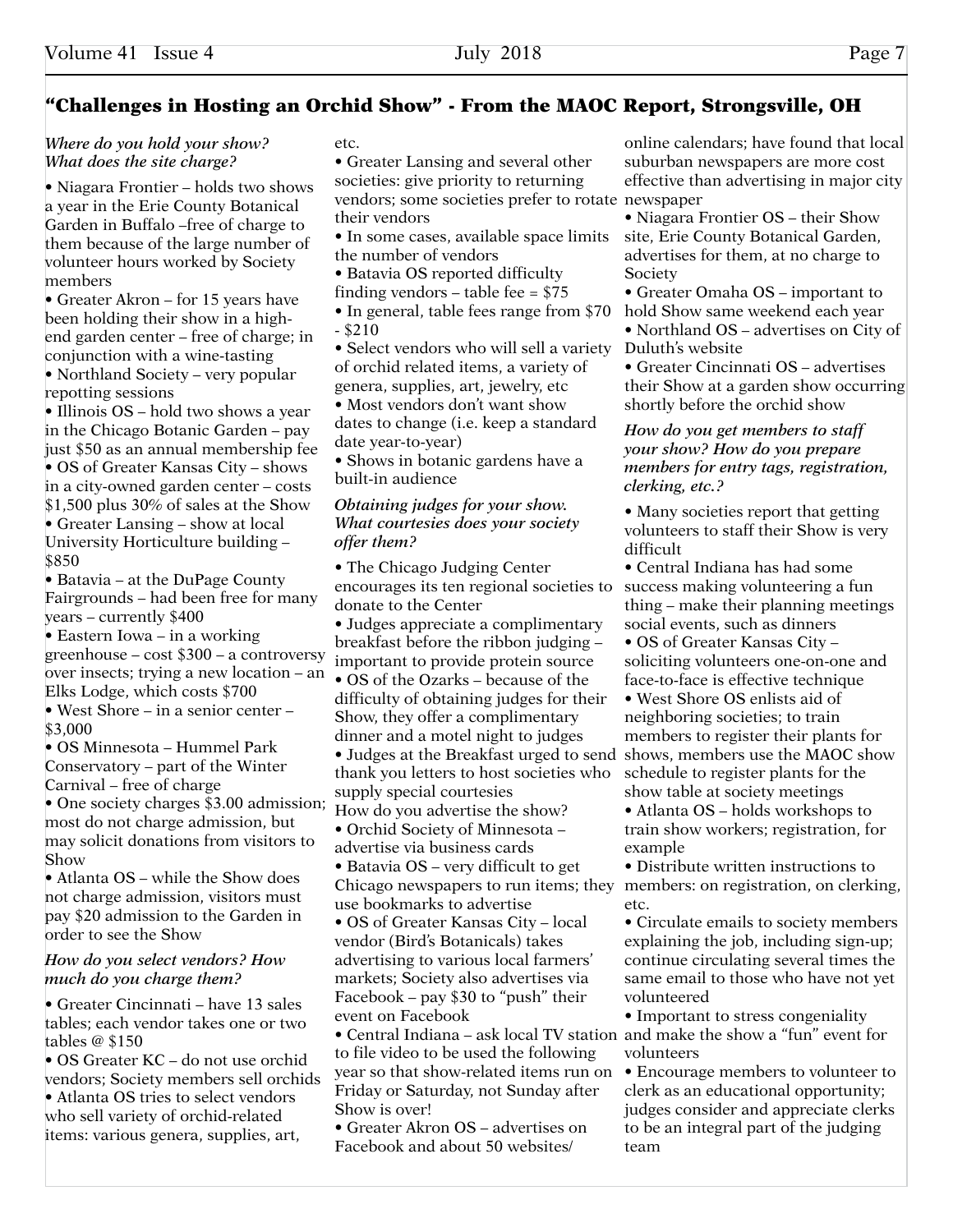

DUES FOR 2018/19 MEMBERSHIP YEAR ARE NOW DUE - Doris Asher, Chair, Membership Committee

Since the Society's fiscal year runs from July 1 to June 30 of each year, members for the 2017-2018 year who have not yet renewed their membership for 2018-2019 are now in arrears, and this July newsletter is the last one they will receive. Annual dues are \$8.00 for an individual plus an additional \$4.00 for each additional household member. For members who want to save significant money over time, the Society offers a life membership for a one-time payment of \$80.00. Thirty-eight people have already taken advantage of the life membership.

Please make checks payable to GLOS and send them to Treasurer Rob Halgren, 2100 Grovenburg, Lansing, MI 48911. Or, save a stamp and pay Rob in person when you come to the Picnic on July 28th!

So far, 72 households (83 individuals) have already paid their dues for the coming year; we need to hear from 26 households (31 individuals) who have not yet renewed. (These numbers accurate as of Monday, June 25, 2018.)

(Members who have not yet paid for the coming year have their names highlighted in yellow on the mailing label on this issue. Such members need to pay at this time so they will not miss any issues of The Calypso. The Editor will contact those members receiving their newsletters electronically to remind those who have not yet renewed to do so.)

*Membership form is on p.12*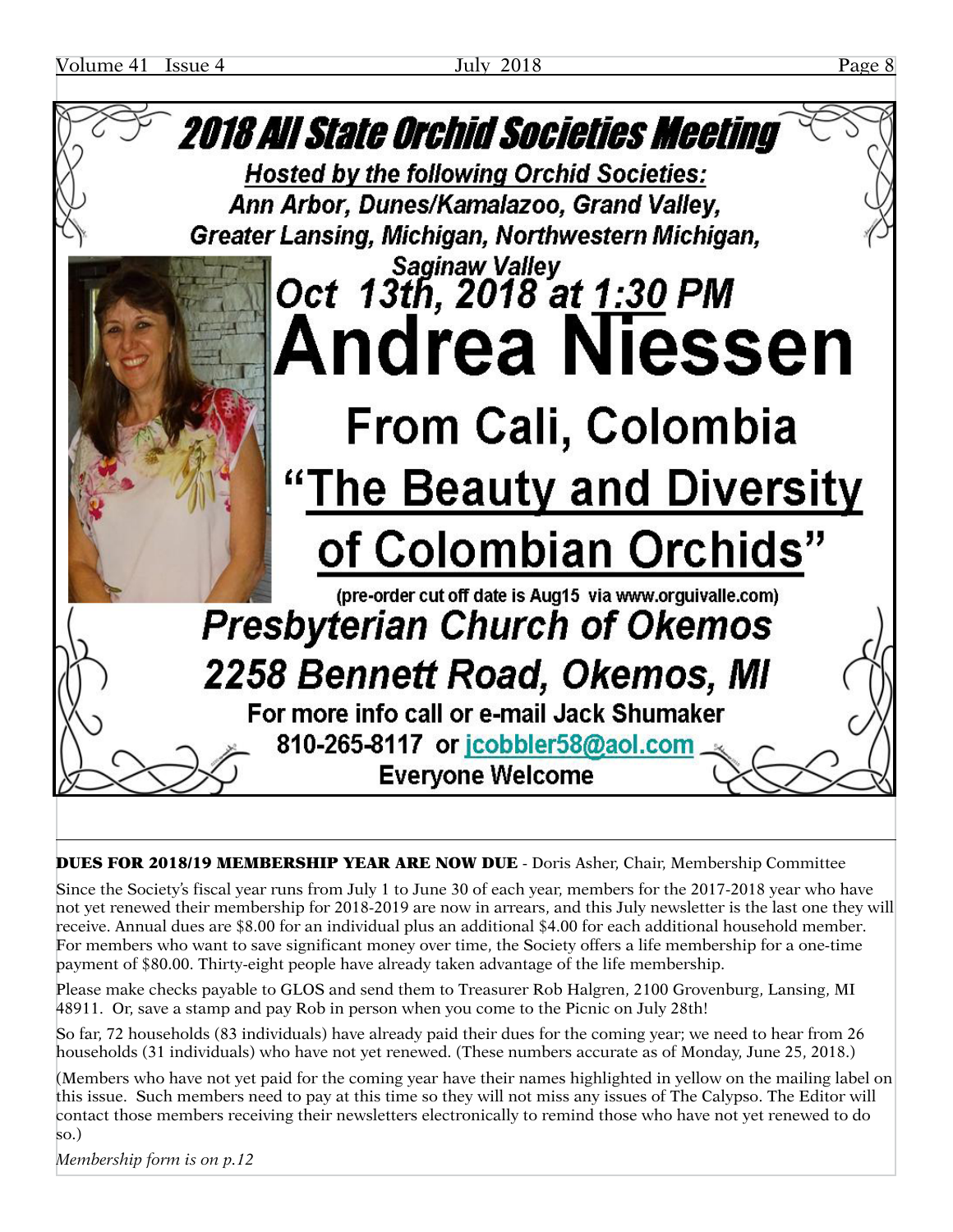#### Volume 41 Issue 4 July 2018 July 2018 Page 9

## GREAT LAKES JUDGING CENTER ORCHID SEMINAR 2018

In order to maintain his or her status as an accredited judge for the American Orchid Society, each judge must have twelve hours of continuing education each year. To assist their personnel in doing so, each judging center, such as our local one, the Great Lakes Judging Center, provides an educational session during each of its monthly judging sessions. However, it is difficult to offer twelve hours in this manner. Therefore, once a year, on the third weekend of June, we hold an educational seminar, which runs Saturday afternoon and evening and Sunday morning at excellent conference facilities provided by Washtenaw Community College in Ann Arbor.

We rotate through the Mid-America Orchid Congress show schedule for our topics. This year we concentrated on the miscellaneous genera,



such as the Pleurothallis, Lycastes, Bulbophyllums. Next June the topic will be the Cattleya alliance.

In addition to the 15 judges headquartered in the Ann Arbor judging center, about thirty-five other people attended this year's Seminar. These thirty-five included judges from the Toronto and the Cincinnati Judging Centers and interested orchid people from the Cleveland and Toledo areas as well as from several of our Michigan-based orchid societies. The combination of people to ask questions of the presenters and to interact throughout the weekend provides vibrancy to the event that might be lacking if the seminar were limited to just the GLJC personnel.

Activities on Saturday open with official AOS award judging in which everyone is invited to participate. This year we gave nine (!!) AOS awards. Once the judging is concluded, the talks begin. We heard Dave Miller on "Restrepias, tiny orchid jewels", Sandra Dixon on "Pleiones", Leon Glicenstein on "Habenaria hybrids and their relatives", Gordon Griffin on "Coelogynes", Inge Poot on "Coryanthes", Mark Whelan presented Doris Jensen's paper on "Paphinias", and Kristen Uthus on "Masdevallias and draculas: not as scary as you think".

We had a delicious buffet dinner served in our seminar room; we bid on silent auction items; we had live auctions, with Rob Halgren and Dennis Seffernick serving as auctioneers. We shopped for orchids from Littlefrog Farm, New World Orchids, and Windswept in Time. We ate snacks provided by the GLJC judges.

Then, suddenly, it was 1:00 on Sunday, and the Seminar weekend was over, to be renewed in 2019!

Maybe you will plan to join us June 15-16!

Doris Asher, Registrar

Saint Augustine Orchid Society **ORCHIDS IN CYBERSPACE** https://staugorchidsociety.org/index.html

This Society has informative and interesting articles on all things orchid, including:

Learning to Grow: https://staugorchidsociety.org/begin.htm Partial list: Seasonal Tips Beginner Newsletters Backyard Growing

Growing Orchids: https://staugorchidsociety.org/culture.htm Partial list: Basics of Orchid Culture Water and Fertilizer

Orchid Pests and Diseases: https://staugorchidsociety.org/culturepests.htm In addition to identifying these, the site has much information on control as well as damage from other sources.



Keep in mind that this Society is in Florida, so some of their cultural advise may not be appropriate for us Michiganians. However, there is a wealth of information contained in this site, so happy searching!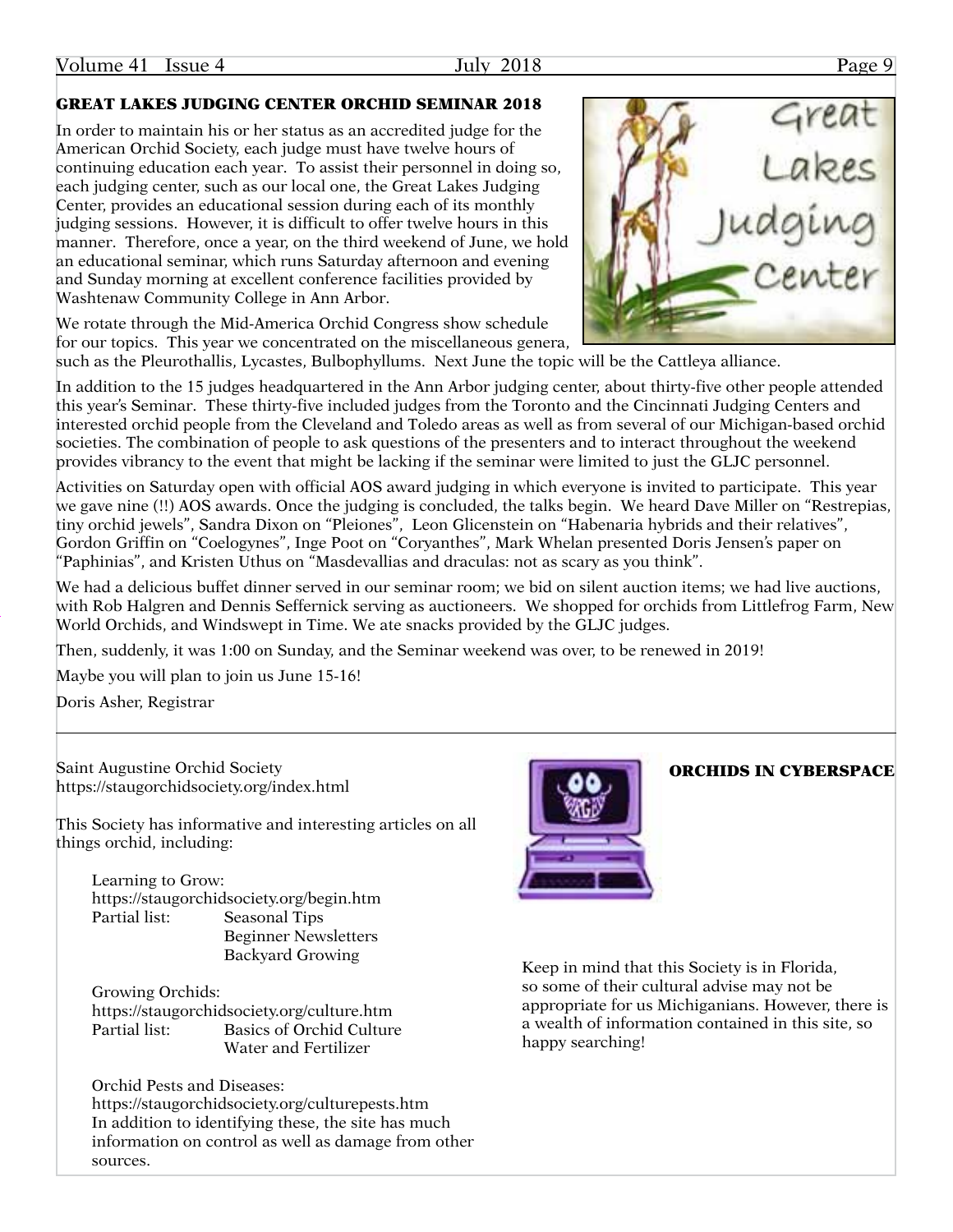### UPCOMING WEBINARS AOS CORNER

It's easy to find the scheduled webinars and to register on the AOS website. You'll find the link under the All About Orchids tab. If you check there, you will find any webinars that have been scheduled after the production of the monthly Corner.

American Orchid Society: Greenhouse Chat with Dr. Ron McHatton Thursday, July12th, 2018  $@ 8:30 PM - 9:30 PM EST$  Open to all

Please join Dr. Ron McHatton, American Orchid Society Director of Education and Science Officer, who will discuss a variety of topics on orchid culture based on questions submitted by attendees. Please send your questions and pictures to stillisch@cox.net by Sunday, July 1st.

Register now using this link: https://register.gotowebinar.com/register/8900783411585513217

The Ghost Orchid Demystified with Dr. Lawrence Zettler Thursday, July 12th,  $2018 \& 8:30 \text{ PM} - 9:30 \text{ PM EST}$  Members Only

Please join Dr. Lawrence Zettler, from Hitchcock College Illinois, as he discusses his fascinating presentation from the World Orchid Conference in Ecuador, November 2017, The Ghost Orchid Demystified: Biology, Ecology and conservation of Dendrophylax lindenii in Florida and Cuba.

Register now using this link: https://register.gotowebinar.com/register/8144085214905768963

The Pleurothallidinae and their Pollinators with Adam Karremans Wednesday, August 8th, 2018 @ 8:30 PM – 9:30 PM EST Members Only

Come to learn about the amazing Pleurothallid orchids and the pollinators that make them possible with Adam Karremans from the University of Costa Rica.

Register now using this link: https://register.gotowebinar.com/register/6381588967057338881

Note: After registering, you will receive a confirmation e-mail containing information about joining the seminar.

**WHAT ARE WEBINARS?** Webinars are an Internet conference where you can hear the speaker and view his presentation, ask questions, and hear interactions from other members of the audience. You can join either on your computer or by phone. You can join from anywhere, via your Mac, PC or even your mobile device. Audio is included, so attendees can phone in or use VoIP (Voice over Internet Protocol). You will need a microphone for your computer to use VoIP.

**WANT TO LEARN, BUT CAN'T MAKE THE DATE?** The live webinars will be recorded and posted on the AOS website, where you will find a link allowing you to view the webinars at your convenience.

**THE JULY ISSUE OF ORCHIDS MAGAZINE** will feature great articles and beautiful pictures on:

- Genus of the Month Macroclinium Those little fan-shaped delights
- For the Novice Handling Hot, Humid Summers and Tropical Storms
- Collector's Item Podangis dactyloceras
- The Cypripediums of the United States and Canada, Part 3 arietinum, californicum, fasciculatum, yatabeanum and  $\times$  alaskanum
- Sustainably Harvested Tree Fern
- The New Refugium Botanicum Stenia dodsoniana
- Sarcochilus falcatus and its hybrids

#### **ALSO FEATURED IN ORCHIDS MAGAZINE!**

16-page award gallery of breath taking pictures of recently awarded orchids.

#### **RECENT ORCHID AWARDS PICTURES ON THE AOS WEBSITE:**

See fabulous pictures of the most breathtakingly beautiful orchids receiving awards from the AOS! Visit the new "Latest Orchid Awards" page on the AOS website to enjoy these stunning photographs! Click on the thumbnails to see them in larger format. Free to members and non- members.

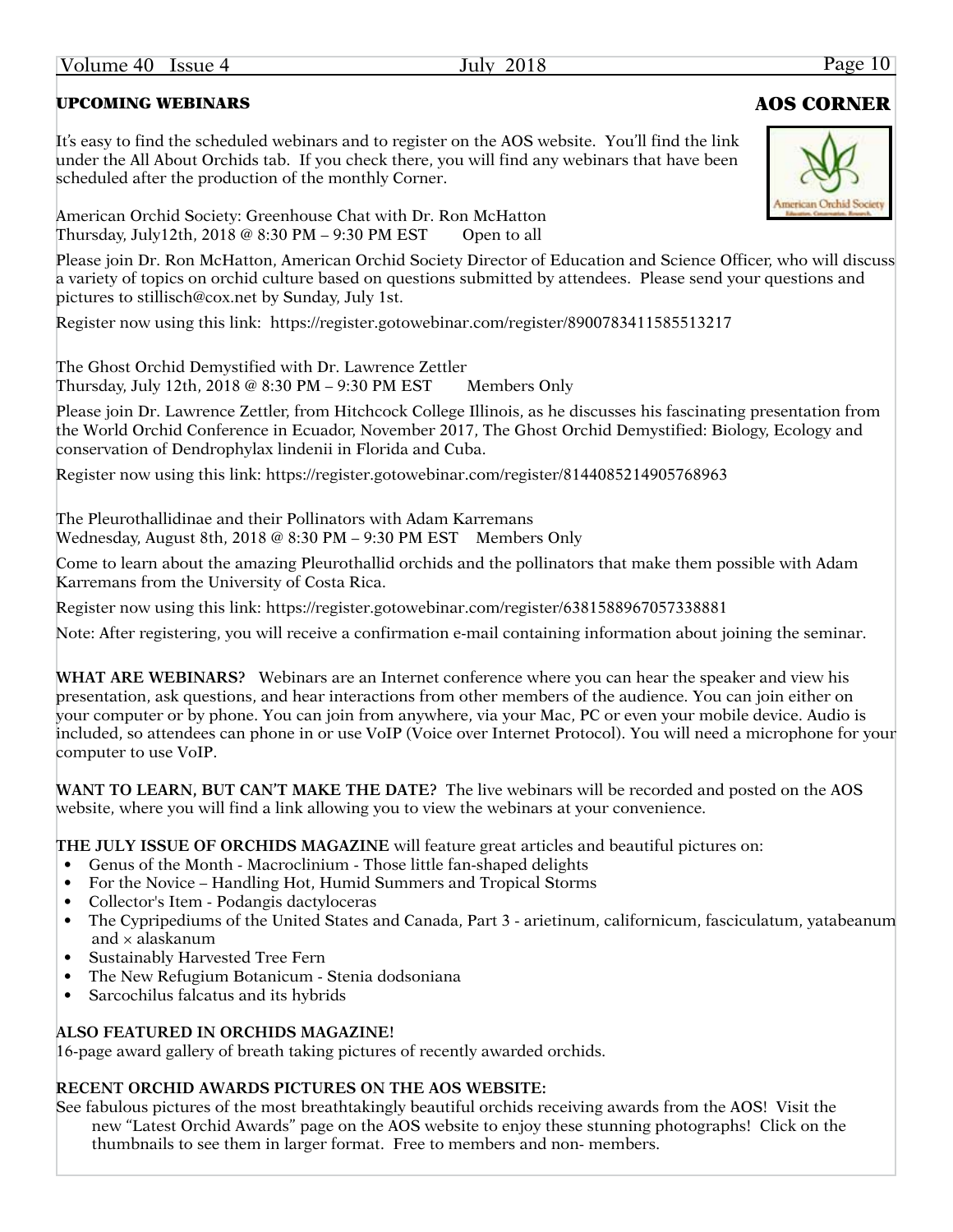#### Volume 40 Issue 4 July 2018 July 2018 Page 11

Littlefrog Farm

## **JUMP IN!** Facebook

http://littlefrog iarm:com cóm rob@littlefrogfan

Lansing, MI 4890

#### BEAUTIFUL ORCHID POTS FOR SALE

PhI

I have 15 slightly to never used glazed and unglazed orchid pots from Roji Pottery. \$100 takes all.

Sizes are approximate due to being hand thrown 2 4" 1 5"

7 6"

1 7" 4 8"

Jeff Nussdorfer 2345 Hagadorn Rd Mason, MI 48854

#### NEW FOR DOWNLOAD FROM THE [AOS.ORG](http://aos.org) WEBSITE

NEW! Download the fully-illustrated beginners guide to orchid care Discover great advice for watering, nutrition, lighting and more.



#### JACKET LEFT FROM MAY MEETING

Have you lost a gray fleece jacket? As we were leaving the Church after our May 19th meeting, we found it on the back of a chair.

It has a small black logo "Renaissance Festival".

If it is yours, please contact Doris Asher -- email asherdoris44@gmail.com or 517-332-0004.

PO Box 2757.

GLOS Web Site: [https://greaterlansingorchidsociety.com](http://greaterlansingorchidsociety.com) [https://www.facebook.com/Greater-](https://www.facebook.com/Greater)Lansing-Orchid-Society-202834892618/